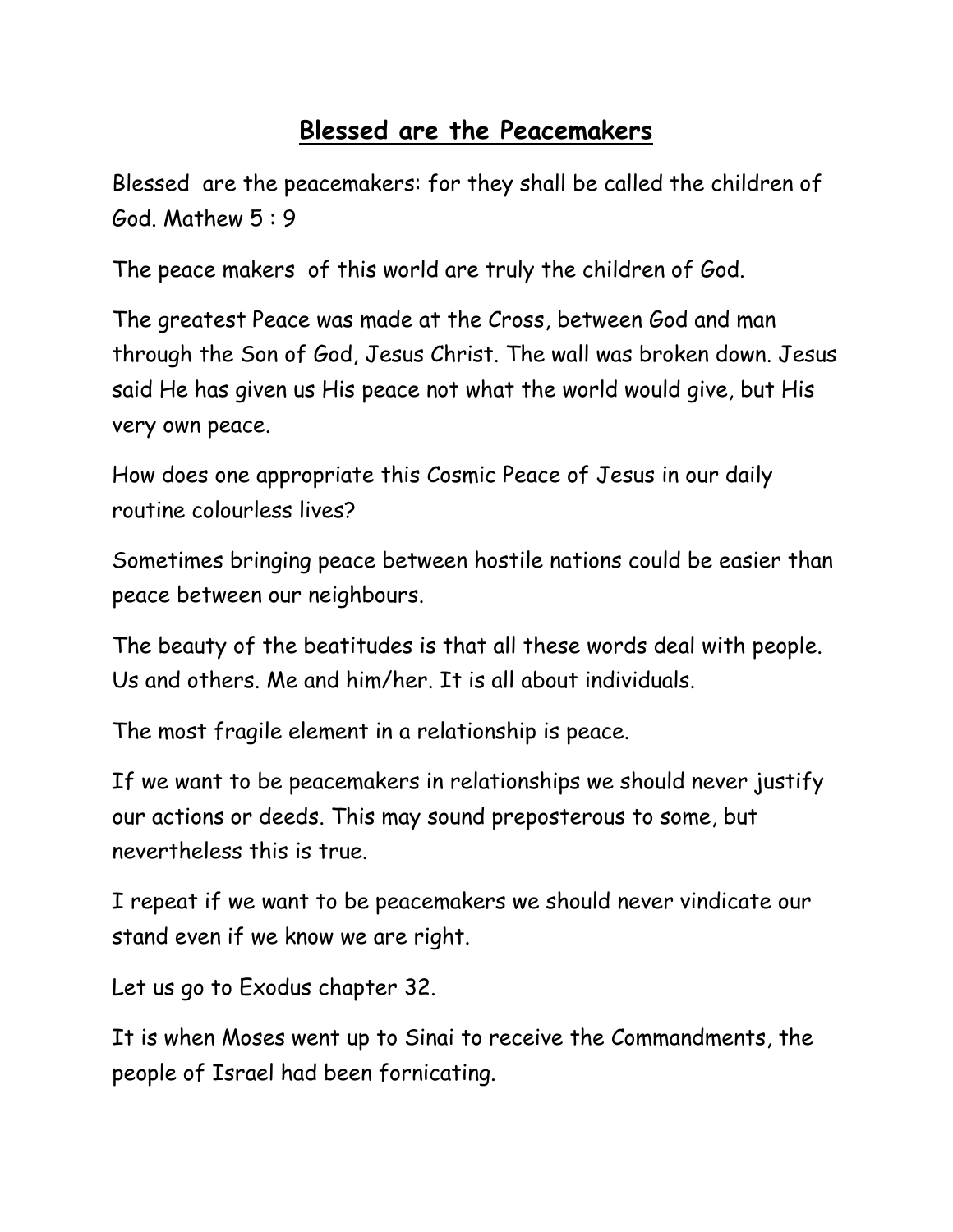God tells Moses that He will save his family and wipe out the rest, but Moses pleads for the stiff necked people.

Not only for the people, Moses pleads for the reputation of God Himself! It's strange but Moses does just that.

Can you believe this verse : And the LORD repented of the evil which He thought to do unto his people. V. 14

But Moses could have grabbed God's offer of being the only one to be the Chosen race, to be Israel, yet he put down that and was more concerned about the reputation of God and his people.

In verse 32, he pleads to God to forgive such people, and if God would not, He should delete his name from God's Book.

Moses did not justify his position, he did not celebrate his piety, his goodness and obedience, but pleaded for those who were rebellious and undeserving.

This is how a peace maker is. Not pushing their goodness but interceding for those who need the peace of God.

Coming to practical issues of our day to day life, if we want to be a peace maker, we must be silent even when we are wrongly accused.

Jesus was silent when He was unjustly put on trial. He did not argue for Himself, though He knew He was sinless.

Once of my student friends who still has a lot of problems with his faith, blurted out in despair, "This isn't just fair." And I replied, "The Cross wasn't fair either." That sentence really made him sit up and think.

Does that mean we must be quite when something unjust happens? When an injustice happens to others we should raise our voice for the weak and the suppressed.